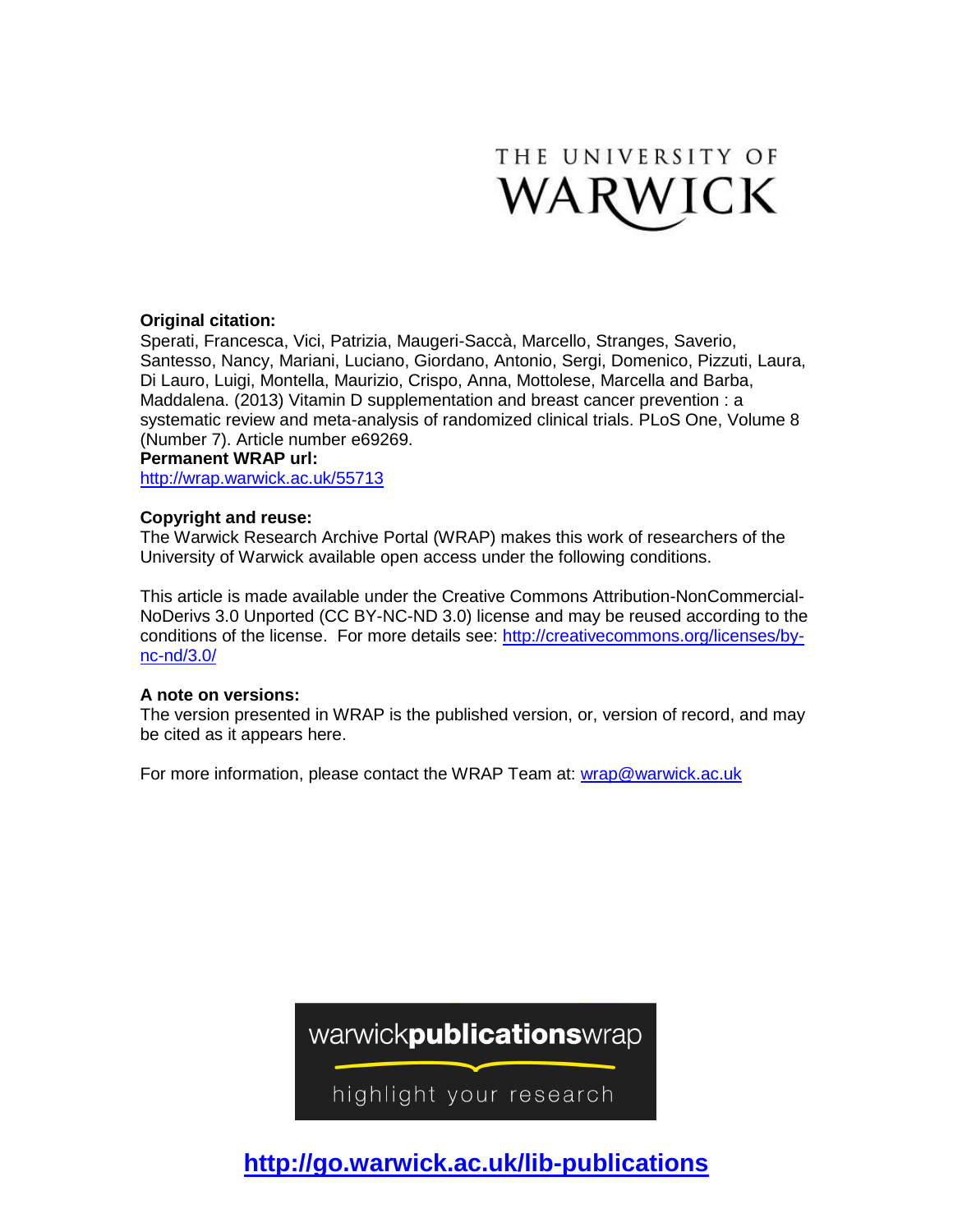# Vitamin D Supplementation and Breast Cancer Prevention: A Systematic Review and Meta-Analysis of Randomized Clinical Trials

Francesca Sperati<sup>19</sup>, Patrizia Vici<sup>29</sup>, Marcello Maugeri-Saccà<sup>3</sup>, Saverio Stranges<sup>4</sup>, Nancy Santesso<sup>5</sup>, Luciano Mariani<sup>6</sup>, Antonio Giordano<sup>7</sup>, Domenico Sergi<sup>2</sup>, Laura Pizzuti<sup>2</sup>, Luigi Di Lauro<sup>2</sup>, Maurizio Montella<sup>8</sup>, Anna Crispo<sup>8</sup>, Marcella Mottolese<sup>9¶</sup>, Maddalena Barba<sup>3</sup>\*<sup>¶</sup>

1 Bostatistics/Scientific Direction, Regina Elena National Cancer Institute, Rome, Italy, 2 Division of Medical Oncology B, Regina Elena National Cancer Institute, Rome, Italy, 3 Division of Medical Oncology B/Scientific Direction, Regina Elena National Cancer Institute, Rome, Italy, 4 Health Sciences, Warwick Medical School, Coventry, United Kingdom, 5 Department of Clinical Epidemiology and Biostatistics, McMaster University Health Sciences Centre, Ontario, Canada, 6 Division of Gynecologic Oncology, Regina Elena National Cancer Institute, Rome, Italy, 7 Sbarro Institute for Cancer Research and Molecular Medicine and Center of Biotechnology, Temple University, Philadelphia, Pennsylvania, United States of America, 8 Epidemiology Unit, National Cancer Institute G. Pascale Foundation, Naples, Italy, 9 Department of Pathology, Regina Elena National Cancer Institute, Rome, Italy

# Abstract

In recent years, the scientific evidence linking vitamin D status or supplementation to breast cancer has grown notably. To investigate the role of vitamin D supplementation on breast cancer incidence, we conducted a systematic review and metaanalysis of randomized controlled trials comparing vitamin D with placebo or no treatment. We used OVID to search MEDLINE (R), EMBASE and CENTRAL until April 2012. We screened the reference lists of included studies and used the ''Related Article'' feature in PubMed to identify additional articles. No language restrictions were applied. Two reviewers independently extracted data on methodological quality, participants, intervention, comparison and outcomes. Risk Ratios and 95% Confident Intervals for breast cancer were pooled using a random-effects model. Heterogeneity was assessed using the  $I^2$  test. In sensitivity analysis, we assessed the impact of vitamin D dosage and mode of administration on treatment effects. Only two randomized controlled trials fulfilled the pre-set inclusion criteria. The pooled analysis included 5372 postmenopausal women. Overall, Risk Ratios and 95% Confident Intervals were 1.11 and 0.74–1.68. We found no evidence of heterogeneity. Neither vitamin D dosage nor mode of administration significantly affected breast cancer risk. However, treatment efficacy was somewhat greater when vitamin D was administered at the highest dosage and in combination with calcium (Risk Ratio 0.58, 95% Confident Interval 0.23–1.47 and Risk Ratio 0.93, 95% Confident Interval 0.54–1.60, respectively). In conclusions, vitamin D use seems not to be associated with a reduced risk of breast cancer development in postmenopausal women. However, the available evidence is still limited and inadequate to draw firm conclusions. Study protocol code: FARM8L2B5L.

Citation: Sperati F, Vici P, Maugeri-Saccà M, Stranges S, Santesso N, et al. (2013) Vitamin D Supplementation and Breast Cancer Prevention: A Systematic Review and Meta-Analysis of Randomized Clinical Trials. PLoS ONE 8(7): e69269. doi:10.1371/journal.pone.0069269

Editor: German Malaga, Universidad Peruana Cayetano Heredia, Peru

Received March 6, 2013; Accepted June 6, 2013; Published July 22, 2013

Copyright: © 2013 Sperati et al. This is an open-access article distributed under the terms of the Creative Commons Attribution License, which permits unrestricted use, distribution, and reproduction in any medium, provided the original author and source are credited.

Funding: This project was supported by grant code FARM8L2B5L from the Italian Medicines Agency (AIFA). The content is solely the responsibility of the authors and does not necessarily represent the official views of the financing institution. The funders had no role in study design, data collection and analysis, decision to publish, or preparation of the manuscript.

Competing Interests: The authors have declared that no competing interests exist.

\* E-mail: maddalena.barba@gmail.com

. These authors contributed equally to this work.

" These authors also contributed equally to this work

# Introduction

In recent years, the scientific evidence linking vitamin D (vit D) to breast cancer has grown notably. Garland and Garland first hypothesized a role of exposure to solar radiation in explaining geographic variation in breast cancer incidence. Accordingly, lower levels of vit D resulting from weaker UV-B radiation were suggested to explain higher breast cancer rates at higher latitudes. However, this ecological observation was only partially substantiated by subsequent epidemiological studies [1–11].

Several observational studies have focused on the association between breast cancer risk and circulating levels of 25 (OH)

hydroxyvitamin D (25-OH vit D), which is the precursor of the active hormone 1,25 (OH)2 vit D and the most commonly used biomarker of vit D status. Results from case-control studies have consistently revealed an inverse association between 25-OH vit D and breast cancer [12–14]. Conversely, evidence from prospective studies tend to be inconsistent. No significant inverse association between 25-OH vit D levels and breast cancer risk was observed in a meta-analysis including four prospective studies in 2010 [12], while in a subsequent meta-analysis including two additional prospective studies a significant inverse association was found [13]. Since negative findings emerged from three further prospective studies published after these latter meta-analyses [15–17], the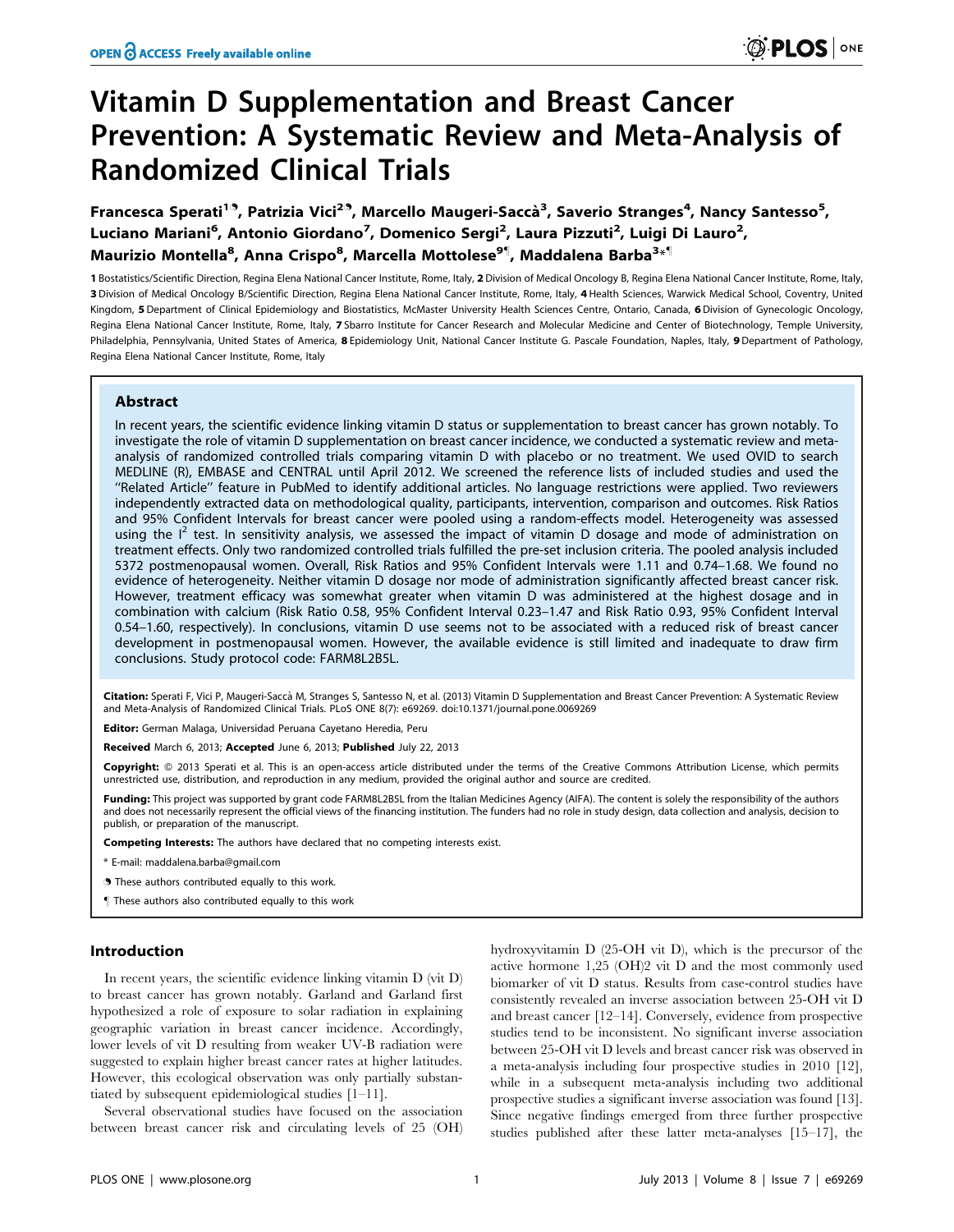evidence from prospective studies focused on the association between 25-OH vit D levels and breast cancer risk remains substantially unclear.

Several systematic reviews including randomized controlled trials (RCTs) have recently focused on vit D and health outcomes. Autier investigated the impact of vit D supplementation on death from any cause including cancer. Vit D was associated with a slight reduction in death from any cause [summary relative risk and 95% Confident Interval (CI) were 0.93, 0.87–0.99]. Eighteen RCTs were included, but only two of them reported on cancer incidence and mortality, overall and for colorectal cancer [18–20]. Chung has addressed the role of vit D supplementation in prevention of cancer and fractures. Nineteen RCTs were included, but only three focused on cancer outcomes and two reported on breast cancer [21–23]. Though limited, the available data seemed to suggest a role of vit D in reducing the risk for total cancer [23]. More recently, an individual patient data meta-analysis of eight RCTs has confirmed a 7% reduction in overall mortality for participants allocated to vit D (0.93, 95% CI 0.88–0.99). The authors did not report on cancer outcomes [24].

So far, no systematic review has specifically addressed the role of vit D supplementation in breast cancer prevention. We aimed to investigate risk of breast cancer development in a systematic review of women participating in RCTs of vit D supplementation compared with placebo/no treatment.

# Materials and Methods

This systematic review was performed in full agreement with an ad-hoc study protocol which was submitted to the Italian Agency of Drugs (AIFA) in 2008 (study protocol code: FARM8L2B5L).

#### Data Sources and Search

In April 2012, a qualified librarian used OVID to electronically search MEDLINE (R) (January 1950 onward), EMBASE (January 1980 onward), and the Cochrane Central Register of Controlled Trials (CENTRAL) (The Cochrane Library, latest issue). We designed and applied the search strategy using sensitivity criteria potentially capturing RCTs of vit D use in both breast cancer prevention and treatment. To this aim, we combined terms for vit D and cancer (Appendix 1) with search filters for RCTs [25]. We also screened the references of included studies and used the ''Related Article'' feature in PubMed to identify additional articles.

No language restrictions were applied.

#### Study Selection and Outcomes of Interest

Included studies were RCTs of vit D in breast cancer. Studies suitable for inclusion were RCTs of vit D in breast cancer. We considered RCTs if vit D was administered as a single agent compared with placebo/no treatment or as part of combined regimens including supplements and lifestyle modifications as long as the administration of the co-intervention was planned to be the same in all groups. For multi-arm RCTs, we included all pairwise comparisons with arms differing by vit D use only. Breast cancer incidence and mortality were the outcomes of interest in RCTs focused on breast cancer prevention. We planned to consider survival, time to recurrence, risk of ipsilateral and/or contralateral disease, health related quality of life and toxicity as outcomes of interest in RCTs of vit D in breast cancer treatment. However, only trials of vit D in breast cancer prevention were included. RCTs involving pregnant or lactating women were excluded.

### Data Extraction and Assessment of Risk of Bias

Two reviewers independently completed title and abstract screening and full text review. Disagreements were solved through discussion or consultation of a third reviewer. A pilot-tested form was used for data extraction. Collected data related to methodological quality, participants, intervention, comparison and outcomes. In regards to outcome data, Risk Ratios (RRs) were calculated by treatment arm for breast cancer incidence. For mortality, we planned to abstract the log hazard ratio [log(HR)] and its variance [26].

Risk of bias was assessed using the Cochrane risk of bias tool. Two reviewers independently assessed methodological quality and resolved disagreements by discussion. Their evaluation focused on randomization, blinding, percentage of lost to follow-up, early stop for benefit or harm, intention-to-treat (ITT) principle, incomplete outcome data, selective reporting. In order to assess reporting bias, we compared the list of outcomes from the protocol to the outcomes reported in the published paper [27]. We planned to assess publication bias by mean of funnel plots and visual inspection for asymmetry [28–29]. However, the very low number of RCTs included did not allow such an evaluation.

#### Data Synthesis and Analysis

We calculated the agreement between the two reviewers for the assessment of eligibility using kappa statistic.

The RRs for breast cancer development were pooled using the Der Simonian-Laird random-effects model [29]. Data on breast cancer mortality were reported only in one single study [30].

Heterogeneity was assessed using the  $I^2$  test and judged considerable if  $\geq 75\%$  [29]. We tested the effect of vit D dosage in meta-regression analysis. In subgroup analyses, we assessed whether vit D administration as a single agent or combined with calcium had an impact on treatment effects. We used Revman 5.0 and Stata version 8.2 (Stata Coro., College Station, Tx, USA) for statistical analysis.

## Results

## Results of the Search

The flow diagram of the trial selection process appears in figure 1.

The April 2012 search identified 5690 unique citations. Based on the title and abstract screening, we rejected 5597 citations. Among the remaining 93 unique citations, 91 were excluded for the following reasons: 1. Eight did not report on cancer outcomes [31-38]; 2. Twenty four did not report on breast cancer outcomes [39–62]; 3.Twenty eight were not RCTs [63–90]; 4. Eighteen did not fulfill the inclusion criterion related to the intervention [22], [91–107]; 5. Thirteen were excluded because combining at least 2 among the previously described features (1 to 5) [18], [20], [108– 118] (Figure 1). Only two trials fulfilled the inclusion criteria [21], [30]. Agreement between reviewers for study eligibility was excellent (kappa = 0.99).

#### Included Studies

Table 1 lists the characteristics of the two studies included.

The first study was a randomized factorial-design trial of cholecalciferol and calcium supplementation for the secondary prevention of fragility fractures in 5292 people aged 70 years and older. Women represented about 85% of the overall sample. Participants were randomized to daily cholecalciferol (800 IU), calcium (1000 mg), both, or placebo for 24–62 months, with a minimum follow up for long term outcomes of three years. Cancer incidence and mortality were listed among the secondary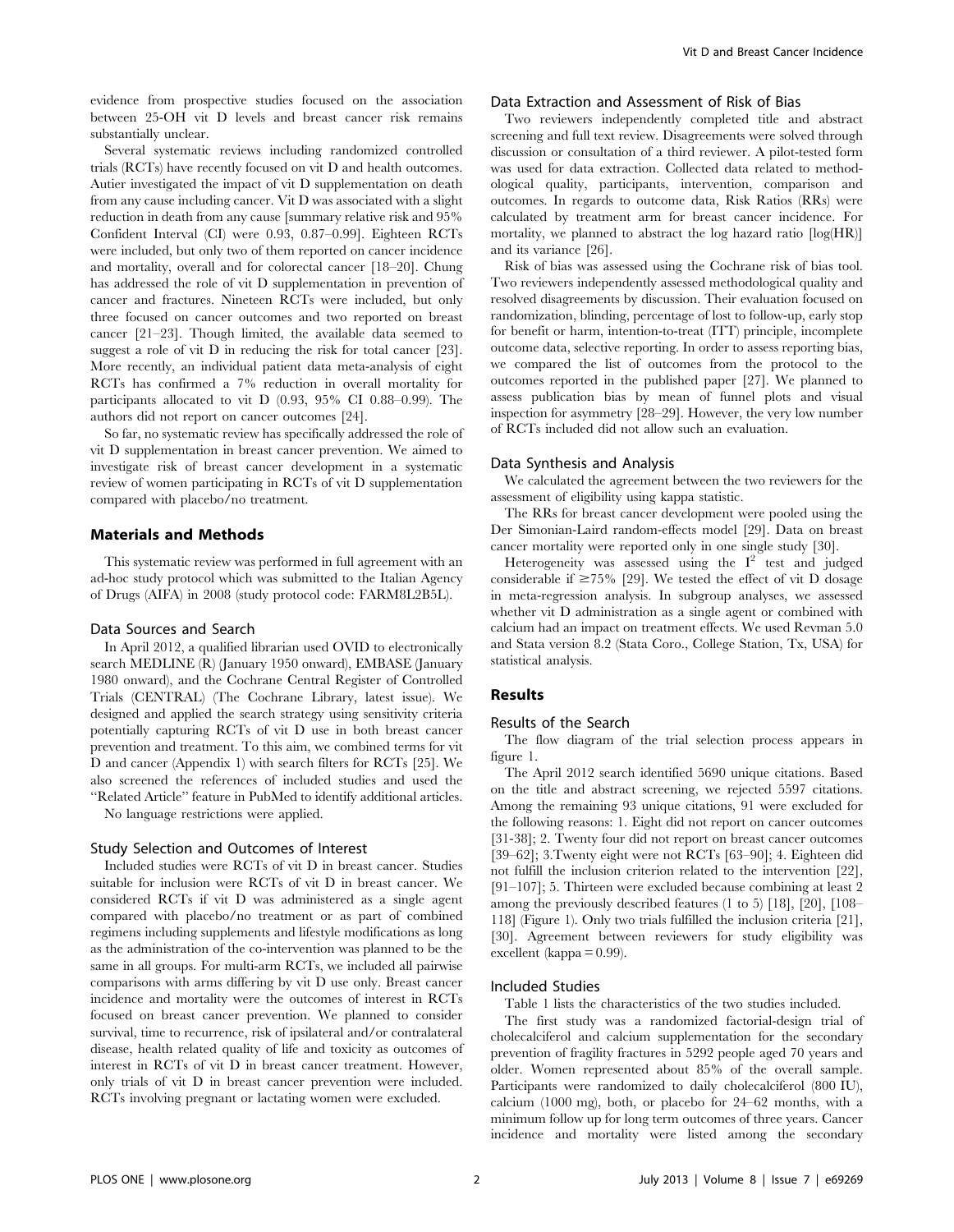

#### Figure 1. Flow diagram of the trial selection process. doi:10.1371/journal.pone.0069269.g001

outcomes along with overall mortality and mortality from vascular diseases. Overall, the study did not rule out a significant role of vit D or calcium on cancer incidence and mortality (HR: 1.06, 95% CI: 0.91–1.24, and HR: 1.03, 95% CI: 0.94–1.13, respectively) [30].

Lappe and co-authors carried out a 4-year, placebo-controlled, randomized trial to assess the impact of calcium and cholecalciferol supplementation on the skeletal status and calcium homeostasis in healthy postmenopausal women aged 55 years and older. The 1180 participants were randomized to placebo, consisting of both a vit D placebo and calcium placebo, calcium (1400 mg/day of calcium citrate or 1500 mg/day of calcium carbonate) and a vit D placebo, calcium and 1000 IU cholecalciferol/day. Cancer incidence was a secondary outcomes. The study results showed a decreased risk of cancer development in women randomized to calcium and cholecalciferol as well as in participants taking calcium compared with placebo (RR:  $0.402$ ,  $p = 0.001$  and RR: 0.532,  $p = 0.06$ , respectively) [21].

# Risk of Bias in Included Studies

Overall results of risk of bias assessment appear in figure 2.

In both RCTs, randomization was centralized, computergenerated. Participating women were blind to treatment assignment due the use of placebo. No specific details are reported on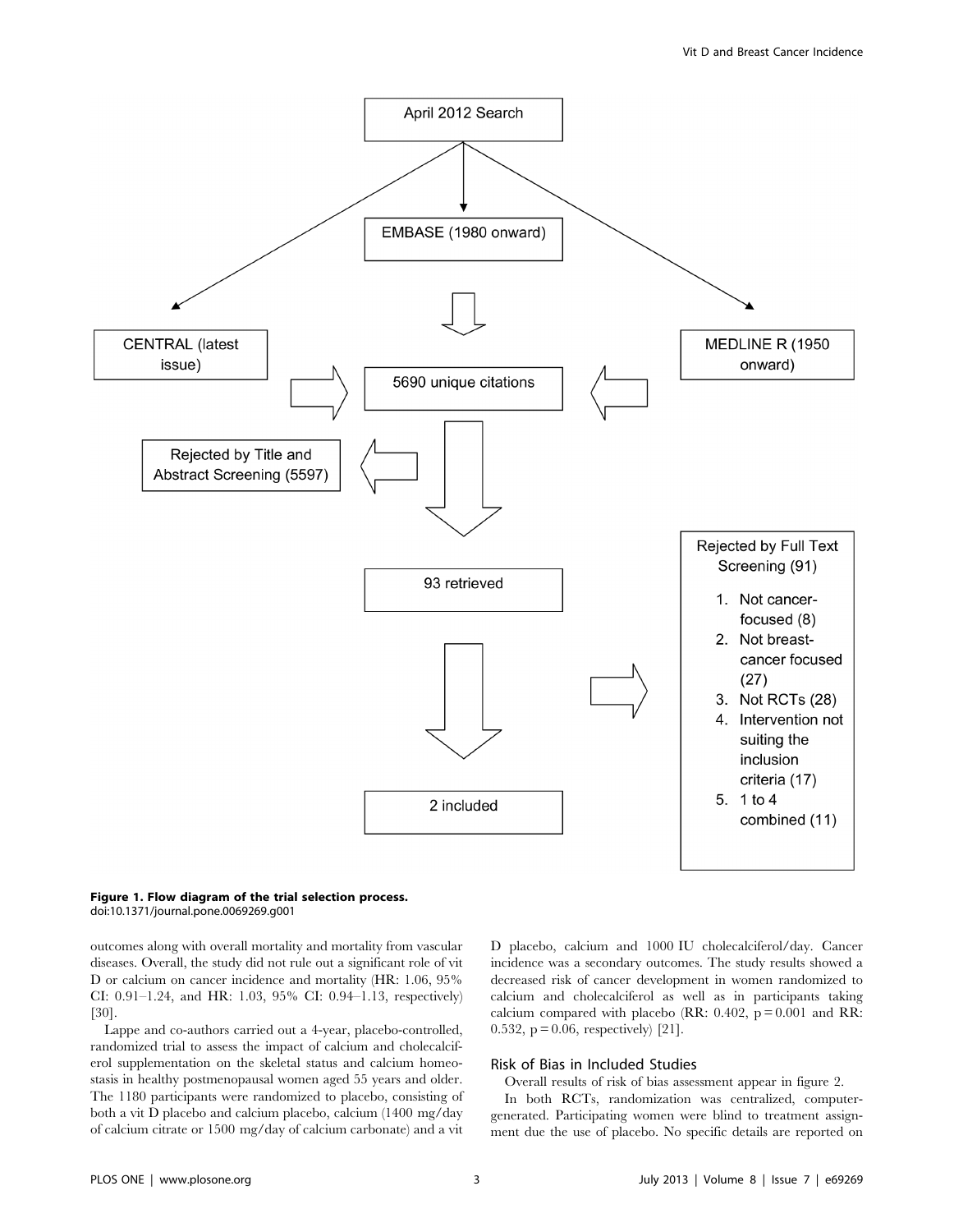Table 1. Characteristics of the included Randomized Clinical Trials (RCTs).

| l RCTs               | <b>Characteristics</b> | <b>Description</b>                                                                                                                                                                                                                                                                                                                                                                                                                                        |
|----------------------|------------------------|-----------------------------------------------------------------------------------------------------------------------------------------------------------------------------------------------------------------------------------------------------------------------------------------------------------------------------------------------------------------------------------------------------------------------------------------------------------|
| Avenell A, 2012 [30] | Methods                | Randomized, placebo-controlled trial. Participants were recruited from fracture clinics or orthopedic wards.<br>Randomization was computer generated, stratified by center, and minimized by age, gender, time since fracture.<br>Allocation Concealment: centralized randomization. ITT analysis: yes. Blinding: not clear. Incomplete outcome<br>data: not clear. Stopped early for benefit/arm: no.                                                    |
|                      | Participants           | 5292 people aged at least 70 years with previous low-trauma fracture. Calcium plus vitamin D: 1306 patients; F/M:<br>1104/202; mean age: 78±6; Breast cancers: 20/1306. Calcium: 1311 patients; F/M: 1113/198; mean age: 77±6;<br>Breast cancers: 21/1311. vitamin D: 1343 patients; F/M: 1136/207; mean age: 77±6; Breast cancers: 23/1343.<br>Placebo: 1332 patients; F/M: 1128/204; mean age: $77\pm6$ ; Breast cancers: 16/1332.                      |
|                      | Interventions          | Participants were randomized into four equal groups to receive two tablets daily containing a total of 800 IU<br>vitamin D, 100 mg elemental calcium, both vitamin D and calcium, or placebo for 24-62 months, with a minimum<br>follow-up of 3years after intervention.                                                                                                                                                                                  |
|                      | Outcomes               | All-cause mortality, mortality due to vascular disease and cancer, cancer incidence.                                                                                                                                                                                                                                                                                                                                                                      |
| Lappe JM, 2007 [21]  | Methods                | Population-based, double-blind, randomized placebo-controlled trial. Participants were recruited as a population-<br>based sample from a 9-county, largely, rural area in Eastern Nebraska, with the use of random telephone dialing of<br>all listed telephones in the counties concerned. Allocation Concealment: centralized randomization. ITT analysis:<br>yes. Blinding: not clear. Incomplete outcome data: no. Stopped early for benefit/arm: no. |
|                      | Participants           | 1180 postmenopausal women aged at least 55 yr. Calcium plus VitD: 446 women; Breast cancers: 5/446. Calcium:<br>445 women; Breast cancers: 6/445.                                                                                                                                                                                                                                                                                                         |
|                      | Interventions          | Participants were randomly assigned to receive 1400-1500 mg supplemental calcium/vit D alone, supplemental<br>calcium plus 1100 UI vit D or placebo for 4 yr.                                                                                                                                                                                                                                                                                             |
|                      | Outcomes               | Cancer incidence.                                                                                                                                                                                                                                                                                                                                                                                                                                         |

doi:10.1371/journal.pone.0069269.t001

whether blinding was extended to caregivers, data collectors, outcome assessors and analysts.

In the study from Lappe and co-authors, about 13.2% of the study participants (156 out of 1180) were lost to follow up. Reasons for drop out and droppers' distribution across the study arms are not reported. Incomplete outcome data are not addressed by Avenell et al.

We found no evidence of selective reporting for the two studies included. In both the RCTs, the outcomes listed in the methods section of the cited manuscripts fully matched with those reported by the original protocols [119–120].

None of the two RCTs was stopped earlier. Authors from both RCTs reported conducting ITT analyses. However, in Lappe and co-authors the number of participants randomized to treatment assignment does not exactly match with the number of participants followed up due to the exclusion of one woman after randomization. Reasons for exclusion are described in details. We could not identify further potential sources of bias for the studies included.

#### Effects of Intervention

Breast cancer incidence. Both the included trials contributed patients to this outcome.

All the 4481 women participating in the trial from Avenell were included. By pre-set inclusion criteria calling for comparison of study groups differing by vit D use only, participants allocated to cholecalciferol and calcium were compared to participants taking calcium (Avenell A 2012-1st), while women in the vit D arm were compared to participants randomized to placebo (Avenell A 2012-  $2<sup>nd</sup>$ ). Conversely, the study from Lappe et al contributed only partly to the quantitative synthesis on breast cancer incidence. Indeed, we included participants randomized to cholecalciferol and calcium (446/1180) and compared them to women allocated to calcium only (445/1180). Study participants assigned to placebo



Figure 2. Risk of bias summary. Legend to Figure 2. Reviewers' judgment on each "Risk of bias" item within each included study. doi:10.1371/journal.pone.0069269.g002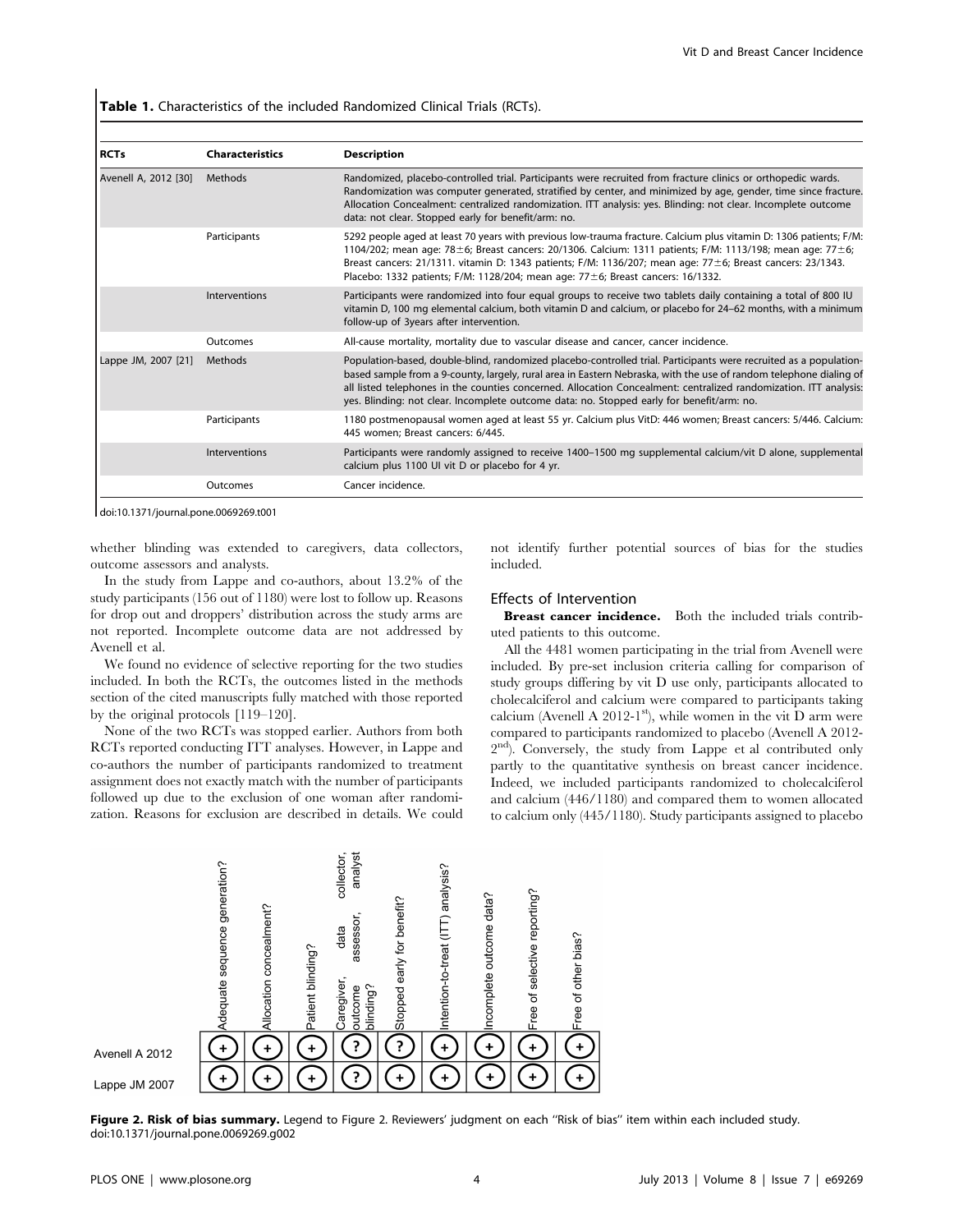were not considered (288/1180). Women participating in this trial tended to be significantly younger and with higher serum concentration of 25-OH vit D at baseline (i.e.  $71\pm20.3$  nmol/ liter) compared to those participating in the trial from Avenell and colleagues (Table 1). The most significant risk reduction was observed in women randomized to vit D and calcium compared with placebo  $(0.402, p = 0.01)$ . This was the only subgroup with a significant change in circulating levels of 25-OH vit D at 12 months compared to baseline concentrations (i.e. absolute change  $23.9 \pm 17.8$ .

The pooled analysis included 5372 women. Overall, RRs and 95% CI were 1.11 and 0.74–1.68, respectively. We found no evidence of significant heterogeneity ( $p = 0.59$ , I<sup>2</sup>: 0%) (figure 3). Meta-regression analysis of vit D dosage performed on the basis of a random effects model methodology showed non-significant results. However, there was a suggestion for greater treatment efficacy with higher vit D dosage (RR 0.58, 95% CI 0.23–1.47). In analysis of mode of administration, women taking vit D and calcium appeared somewhat less likely to develop breast cancer compared with subjects receiving calcium and placebo, though at a non significant extent (0.93, 0.54–1.59;  $I^2$ : 0%) (figure 4).

Breast cancer mortality. The number of breast cancerrelated fatal events was available for one single study at three years of follow up. Deaths from breast cancer out of the total events due to cancer by study arm were as it follows: 7/78, 7/73, 9/95 and 4/ 83 in women allocated to vit D and calcium, vit D and (calcium) placebo, (vit D) placebo and calcium or placebo, respectively. The lack of point-in-time data refrained us from extracting the log HR and its variance for breast cancer mortality. However, since mortality data were provided exclusively by one trial [30], the meta-analytical approach was substantially not feasible.

#### **Discussion**

We conducted a systematic review of RCTs focused on vit D supplemenation in breast cancer prevention. Based on pre-stated selection criteria, only two trials were included. Results from the pooled analysis do not support a role of vit D in reducing breast cancer risk in postmenopausal women. When compared to controls allocated to calcium and/or placebo, healthy women taking vitamin D either as a single agent or part of a combined treatment did not show a reduced risk of breast cancer development. In sensitivity analysis, vit D dosage and mode of administration did not affect the outcome of interest at a significant extent, although treatment efficacy appeared somewhat greater when vit D was administered at the highest dosage and in combination with calcium.

This systematic review has the following strengths. We followed the Cochrane Collaboration methods for the conduct of systematic reviews of intervention trials. A qualified librarian designed an extensive search strategy, which was applied with sensitivity

criteria to the first phase of the reference screening. The search of three major databases, use of the related tools and other reference sources, along with the lack of language restrictions, increase our confidence in the identification of all relevant trials.

There are some limitations to this review. Our efforts to identify published trials were not paralleled by the systematic attempt to locate unpublished studies. Moreover, we could not assess publication bias by funnel plots due to the restricted number of RCTs included. On this basis, publication bias cannot be excluded. Among unpublished trials, those with non-significant results represent the vast majority [121]. It is plausible to hypothesize that, if existing, unpublished studies on the effects of vit D in breast cancer prevention would not have added significant evidence in support of a beneficial effect of the intervention of interest, thus eventually strengthening our conclusions.

In addition, all women participating in the included studies were postmenopausal. This limits our ability to make inference regarding vit D use for breast cancer prevention in healthy premenopausal women. The number of studies judged eligible was particularly low. This result, along with the relatively low number of women included (i.e. 5372) and the paucity of breast cancer events (i.e. 48 and 43 breast cancers in women allocated to the intervention and control group, respectively), might have conferred to our meta-analysis an insufficient power to detect the effects of interest. Moreover, when singularly considered, none of the included studies was primarily tailored to detect incident cancers, either overall or by primitive cancer site. Our results were largely driven by the RCT from Avenell and co-authors. Women participating in this trial were older and had poorer vit D status at recruitment than those participating in the other trial. However, baseline, circulating levels of 25-OH vit D were assessed in only a very small subgroup of 60 participants and might not be representative of the wider trial population. In this same group, supplementation was associated with an increase in circulating 25- OH vit D from 38 to 62 nmol/liter, which could still be suboptimal [122].

Dose adequacy represents a further, critical issue. Adults aged 50–70 and 70 years and older require at least 600 and 800 IU of vit D daily, respectively. However, to raise the blood level of 25- OH vit D above 75 nmol/liter requires at least 1500–2000 IU daily [123]. In the trial from Avenell, participants received 800 IU of vit D for 24–62 months, with a minimum follow up for long term outcomes of three years. Lappe and co-authors set up the daily supplementation of vit D at 1100 IU. Only in this latter study, the circulating 25-OH vit D levels raised to recommended values. Furthermore, the duration of the included studies could be questionable for long-term outcomes. The 4- and 5-year duration of the trials from Lappe and Avenell might be insufficient to the detection of incident cancer cases.



Figure 3. Forest plot of vitamin D supplementation and breast cancer incidence. Legend to Figure 3. M–H, Mantel-Haenszel; 95% CI, 95% confidence interval; df, degrees of freedom. doi:10.1371/journal.pone.0069269.g003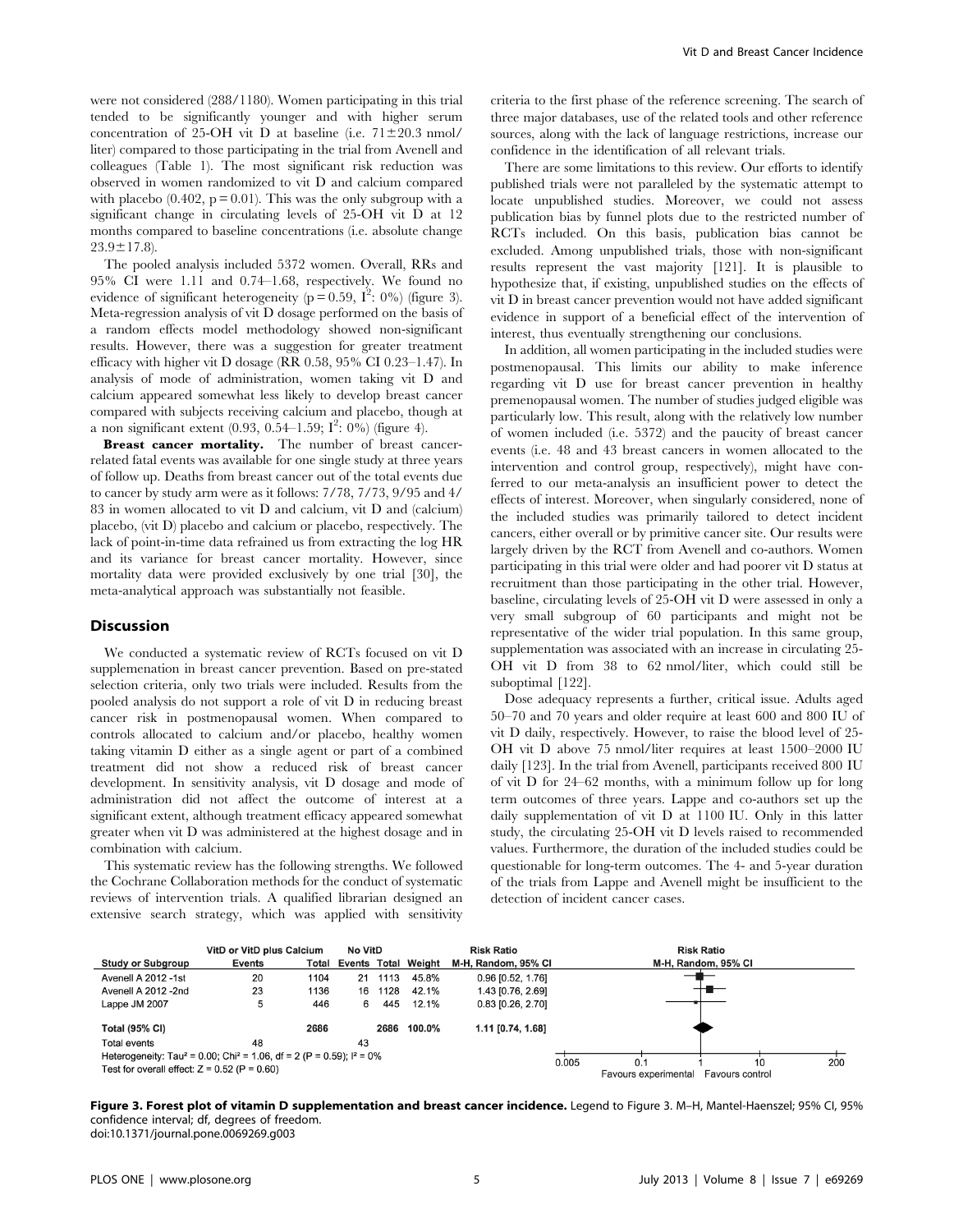

Figure 4. Forest plot of vitamin D supplementation and breast cancer incidence. Administration mode on treatment effects. Legend to Figure 4. M–H, Mantel-Haenszel; 95% CI, 95% confidence interval; df, degrees of freedom.

doi:10.1371/journal.pone.0069269.g004

When combined with calcium, vit D showed a slight, not significant protective role towards breast cancer development compared with calcium alone (RR 0.93, 95% CI: 0.54–1.59,  $I^2$ ) 0%). This could suggest that the reduced risk of cancer development is due to the effect of calcium rather than vit D. However, the inclusion of RCTs with co-interventions balanced across the compared groups should have minimized the differential contribution of calcium to the overall treatment effects.

To our knowledge, this is the first systematic review specifically conceived to provide the reader with a comprehensive appraisal of RCTs focused on vit D supplementation in breast cancer prevention. Breast cancer-related outcomes were not included in the systematic review from Autier and Gandini, neither did ReJnmark report on cancer mortality [18], [24]. Conversely, two trials on vit D in breast cancer prevention were considered eligible by Chung and co-authors [21–22]. Our systematic review does not include the trial carried out by the Women's Health Initiative Investigators because of unbalanced co-interventions between the study arms. In this study, postmenopausal women were randomized to 1000 milligrams of elemental calcium and 400 IU of daily cholecalciferol or placebo. This study findings do not support a role of vit D supplementation in reducing breast cancer incidence (HR: 0.96, 95% CI: 0.85–0.96) [22]. Critics have been fueled by the low vit D dose along with poor treatment adherence and off study use of additional vit D and calcium supplements [23], [124– 125]. The inclusion of the trial from Avenell represents a further distinctive feature of our work, since results from this trial were not available at the time of the previous systematic reviews' conduct and publication [30].

In summary, our work contributes a systematic appraisal of the currently available randomized controlled evidence on vit D supplementation for breast cancer prevention. Based on our results

#### References

- 1. Grant WB (2003) Ecologic studies of solar UV-B radiation and cancer mortality rates. Recent Results. Cancer Res 164: 371–377.
- 2. Zittermann A, Schleithoff SS, Koerfer R (2005) Putting vitamin D and cardiovascular diseases into perspective. Br J Nutr 94(4): 483–492.
- 3. Holick MF (2004) Vitamin D: importance in the prevention of cancers, type 1 diabetes, heart disease, and osteoporosis. Am J Clin Nutr 79: 362–71.
- 4. Giovannucci E (2005) The epidemiology of vitamin D and cancer incidence and mortality: a review (United States). Cancer Causes Control 16: 83–95.
- 5. Garland CF, Grant W, Mohr SB, Gorham ED, Garland FC (2007) What is the dose-response relationship between vitamin D and cancer risk? Nutr Rev 65: S91–5.
- 6. Garland FC, Garland CF, Gorham ED, Young JF (1990) Geographic variation in breast cancer mortality in the United States: a hypothesis involving exposure to solar radiation. Prev Med 19: 614–22.
- 7. Gorham ED, Garlkand FC, Garland CF (1990) Sunlight and breast cancer incidence in the USSR. Int J Epidemiol 19: 820–4.
- 8. Grant WB (2002) An ecologic study of dietary and solar ultraviolet-B links to breast carcinoma mortality rates. Cancer Causes Control 94: 272–81.
- 9. Boscoe FP, Schymura MJ (2006) Solar ultraviolet-B exposure and cancer incidence and mortality in the United States 1993–2002. BMC Cancer 6: 264.

and limited trial evidence, vit D supplementation seems not to be associated with a reduced risk of breast cancer development in postmenopausal women. However, the scientific panorama related to the association of interest is still limited and inadequate to draw firm conclusions. The lack of systematic assessment of vit D status applied to the entire study population in the widest trial included, along with the documented potentialities for dose inadequacy and insufficient study length relatively to cancer-related outcomes, represent major limitations of the literature examined. New trials specifically tailored on the vit D-cancer- binomious are in progress and should provide additional information in a few years' time [126–127]. Methodological tools and key tenets of vit D metabolism and biological activities will help interpret the upcoming results.

## Supporting Information

# Appendix S1 Search strategy. (DOCX)

### Acknowledgments

We thank Dr. Francesca Servoli, Dr. Fabio D'Orsogna and Dr. Tania Merlino for their support.

# Author Contributions

Conceived and designed the experiments: MB M. Mottolese. Analyzed the data: FS. Contributed reagents/materials/analysis tools: FS. Wrote the paper: FS PV MB. Designed search strategy, performed and updated search: NS. Screened reference files and extracted data: NS DS LP AC. Provided methodological advice and critically revised the manuscript: MM-S SS LM AG LDL M. Montella.

- 10. Van der Wielen LM, van den Berg H, de Groot LCPGM, van Staveren WA, Löwik MRH, et al. (1995) Serum vitamin D concentrations among elderly people in Europe. Lancet 346(8969): 207–10.
- 11. Lips P, Duong T, Oleksik A, Black D, Cummings,S etal. (2001) A global study of vitamin D status and parathyroid function in postmenopausal women with osteoporosis: baseline data from the multiple outcomes of raloxifene evaluation clinical trial. A global study of vitamin D status and parathyroid function in postmenopausal women with osteoporosis: baseline data from the multiple outcomes of raloxifene evaluation clinical trial. J Clin Endocrinol Metab 86(3): 1212–21.
- 12. Yin L, Grandi N, Raum E, Haug U, Arndt V, et al. (2010) Meta-analysis: serum vitamin D and breast cancer risk. Eur J Cancer 46: 2196–205.
- 13. Mohr SB, Gorham E, Alcaraz JE, Kane CJ, Macera CA, et al. (2011) Serum 25-hydroxyvitamin D and prevention of breast cancer: pooled analysis. Anticancer Res 31: 2939–48.
- 14. Fedirko V, Torres-Mejía G, Ortega-Olvera C, Biessy C, Angeles-Llerenas A, et al. (2012) Serum 25-hydroxyvitamin D and risk of breast cancer: results of a large population-based case-control study in Mexican women. Cancer Causes Control 23: 1149–62.
- 15. Amir E, Cecchini R, Ganz PA, Costantino JP, Beddows S, et al. (2012) 25- Hydroxy vitamin-D, obesity, and associated variables as predictors of breast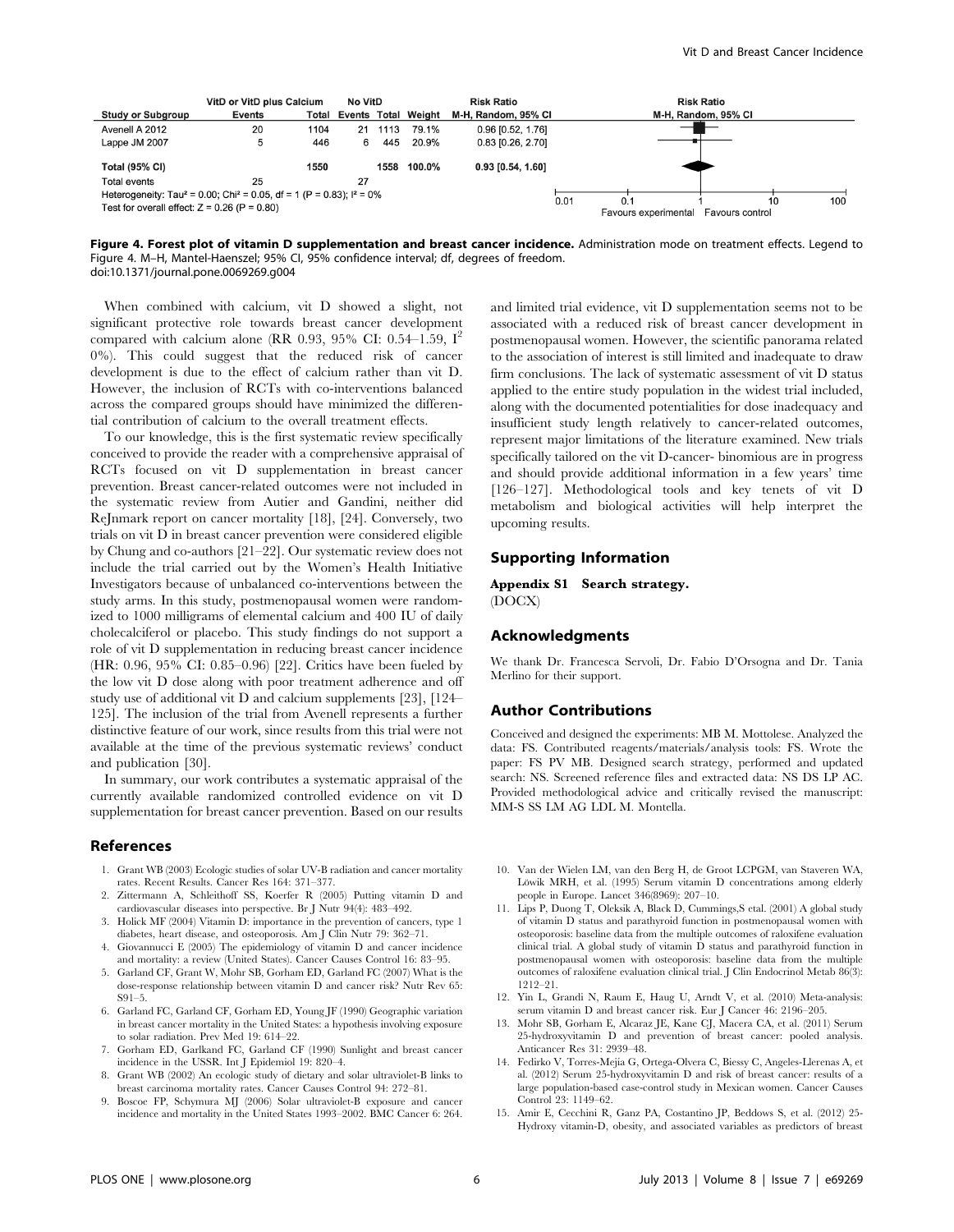cancer risk and tamoxifen benefit in NSABP-P1. Breast Cancer Res Treat 133: 1077–88.

- 16. Eliassen AH, Spiegelman D, Hollis BW, Horst RL, Willett W,C etal. (2011) Plasma 25-hydroxyvitamin D and risk of breast cancer in the Nurses' Health Study II. Breast Cancer Res Treat 13: R50.
- 17. Kühn T, Kaaks R, Becker S, Eomois PP, Clavel-Chapelon F, et al. (2013) Plasma 25-hydroxyvitamin D and the risk of breast cancer in the European prospective investigation into cancer and nutrition: A nested case-control study. Int J Cancer doi: 10.1002/ijc.28172. 2013.
- 18. Autier P, Gandini S (2007) Vitamin D Supplementation and Total Mortality. Arch Intern Med 167(16): 1730–1737.
- 19. Trivedi DP, Doll R, Khaw KT (2003) Effect of four monthly oral vitamin D3 (cholecalciferol) supplementation on fractures and mortality in men and women living in the community: randomized double blind controlled trial. BMJ 326 (7387): 469–472.
- 20. Wactawski-Wende J, Kotchen J, Anderson GL, Assaf AR, Brunner RL, et al. (2006) Women's Health Initiative Investigators. Calcium plus vitamin D supplementation and the risk of colorectal cancer. N Engl J Med 354 (7) 684– 696.
- 21. Lappe J, Travers-Gustafson D, Davies KM, Recker RR, Heaney RP (2007) Vitamin D and calcium supplementation reduces cancer risk: results of a randomized trial. Am J Clin Nutr 85(6): 1586–91.
- 22. Chlebowski RT, Johnson K, Kooperberg C, Pettinger M, Wactawski-Wende J, et al.(2008) Calcium plus vitamin D supplementation and the risk of breast cancer. J Natl Cancer Inst 19; 100(22): 1581–91.
- 23. Chung M, Lee J, Terasawa T, Lau J, Trikalinos TA (2011) Vitamin D with or without calcium supplementation for prevention of cancer and fractures: an updated meta-analysis for the U.S. Preventive Services Task Force. Ann Intern Med 155(12): 827–38.
- 24. Rejnmark L, Avenell A, Masud T, Anderson F, Meyer HE, et al. (2012) Vitamin d with calcium reduces mortality: patient level pooled analysis of 70,528 patients from eight major vitamin d trials. J Clin Endocrinol Metab 97(8): 2670–81.
- 25. Wong SS, Wilczynski N, Haynes RB (2006) Comparison of top-performing search strategies for detecting clinically sound treatment studies and systematic reviews in MEDLINE and EMBASE. J Med Libr Assoc 94(4): 451–5.
- 26. Parmar M, Torri V, Stewart L (1998) Extracting summary statistics to perform meta-analyses of the published literature for survival endpoints. Stat Med 17: 2815–34.
- 27. Higgins JP, Altman D, Gøtzsche PC, Jüni P, Moher D, et al. (2011) The Cochrane Collaboration's tool for assessing risk of bias in randomised trials. BMJ 343: d5928, doi: 10.1136/bmj.d5928.
- 28. Sutton AJ, Abrams R, Jones DR, Sheldon TA, Song F (2000) Methods for Meta-Analysis in Medical Research. Chichester, UK: Wiley.
- 29. Higgins JPT, Green S (2011) Cochrane Handbook for Systematic Reviews of Interventions Version 5.1.0. Collaboration C. Wiley-Blackwell.
- 30. Avenell A, ManLennan G, Jenkinson DJ, McPherson GC, McDonald AM, et al. (2012) Long-term follow-up for mortality and cancer in a randomized placebo-controlled trial of vitamin D(3) and/or calcium (RECORD trial). J Clin Endocrinol Metab 97(2): 614–22.
- 31. Jorde R, Sneve M, Hutchinson M, Emaus N, Figenschau Y, et al. (2010) Tracking of serum 25-hydroxyvitamin D levels during 14 years in a populationbased study and during 12 months in an intervention study. American Journal of Epidemiology 171(8): 903–8.
- 32. Roh JL, Park JY, Park CI (2009) Prevention of postoperative hypocalcemia with routine oral calcium and vitamin D supplements in patients with differentiated papillary thyroid carcinoma undergoing total thyroidectomy plus central neck dissection. Cancer 115(32): 251–258.
- 33. Witham MD, Crighton LJ, Gillespie ND, Struthers AD, McMurdo ME (2010) The effects of vitamin D supplementation on physical function and quality of life in older patients with heart failure: a randomized controlled trial. Circulation: Heart Failure 3(2): 195–201.
- 34. Zhou W, Suk R, Liu G, Park S, Neuberg DS, et al. (2005) Vitamin D is associated with improved survival in early-stage non-small cell lung cancer patients. Cancer Epidemiol Biomarkers Prev 14(10): 2303–9.
- 35. Zhou FL, Zhang WG, Cao XM, Chen YX, He AL, et al. (2008) Retrospective observation of curative effects on MDS refractory anemia with combination of all-trans retinoic acid, 1, 25-dihydroxyvitamin D3 and androgen. [Chinese]. Journal of experimental hematology 13(5): 8961–6.
- 36. Hollis BW, Wagner CL (2004) Vitamin D requirements during lactation: highdose maternal supplementation as therapy to prevent hypovitaminosis D for both the mother and the nursing infant. Am J Cli Nutr 1752S-8S.
- 37. Inanir A, Ozoran K, Tutkak H, Mermerci B (2004) The effects of calcitriol therapy on serum interleukin-1, interleukin-6 and tumour necrosis factor-alpha concentrations in post-menopausal patients with osteoporosis. Journal of International Medical Research 32(6): 570–582.
- 38. Harvey JA, Holm MK, Ranganath R, Guse PA, Trott EA, et al. (2009) The effects of bazedoxifene on mammographie breast density in postmenopausal women with osteoporosis. Menopause 16(6): 1193–1196.
- 39. Fedirko V, Bostick RM, Flanders WD, Long Q, Shaukat A, et al. (2009) Effects of vitamin D and calcium supplementation on markers of apoptosis in normal colon mucosa: A randomized, double-blind, placebo-controlled clinical trial. Cancer Prevention Research 2(3): 212–23.
- 40. Freedman DM, Tangrea JA, Virtamo J, Albanes D (1999) The effect of betacarotene supplementation on serum vitamin D metabolite concentrations.Cancer Epidemiol Biomarkers Prev 8(12): 1115–6.
- 41. Freedman DM, Looker AC, Abnet CC, Linet MS, Graubard BI (2010) Serum 25-hydroxyvitamin D and cancer mortality in the NHANES III study (1988– 2006). Cancer Research 70(21): 8587–97.
- 42. Hartman JJ (2000) Vitamin D deficiency rickets in children: prevalence and need for community education. Orthop Nurs 19(1): 63–7.
- 43. Hartman AL, Benjamin JT (2002) An 18-month-old who could not walk: a case report. Clin Pediatr (Phila) 41(9): 731–2; discussion 732–4.
- 44. Hartman TJ, Albert PS, Snyder K, Slattery ML, Caan B, et al. (2005) The association of calcium and vitamin  $\hat{D}$  with risk of colorectal adenomas. I Nutr 135(2): 252–9.
- 45. Stern PH, Lucas RC, Seidenfeld J (1991) Alpha-difluoromethylornithine inhibits bone resorption in vitro without decreasing beta-glucuronidase release. Mol Pharmacol 39(4): 557–62.
- 46. Sidelnikov E, Bostick RM, Flanders WD, Long Q, Fedirko V, et al. (2010) Effects of calcium and vitamin D on MLH1 and MSH2 expression in rectal mucosa of sporadic colorectal adenoma patients. Cancer Epidemiology Biomarkers and Prevention 19 (4): 1022–1032.
- 47. Van Veldhuizen PJ, Taylor SA, Williamson S, Drees BM (2000) Treatment of vitamin D deficiency in patients with metastatic prostate cancer may improve bone pain and muscle strength. Journal of Urology 163(1): 187–190.
- 48. Verner AM, McGuire W, Craig JS (2007) Effect of taurine supplementation on growth and development in preterm or low birth weight infants. Cochrane Database of Systematic Reviews: Reviews 4(10).
- 49. Attia S, Eickhoff J, Wilding G, McNeel D, Blank J, et al. (2008) Randomized, double-blinded phase II evaluation of docetaxel with or without doxercalciferol in patients with metastatic, androgen-independent prostate cancer. Clinical Cancer Research 14(8): 2437–2443.
- 50. Beer TM, Garzotto M, Katovic NM (2004) High-dose calcitriol and carboplatin in metastatic androgen-independent prostate cancer. American Journal of Clinical Oncology: Cancer Clinical Trials 27(5): 535–541.
- 51. Beer TM, Javle M, Lam GN, Henner WD, Wong A, et al. (2005) Pharmacokinetics and tolerability of a single dose of DN-101, a new formulation of catcitriol, in patients with cancer. Clinical Cancer Research 11(21): 7794–7799.
- 52. Beer TM, Javle MM, Ryan CW, Garzotto M, Lam GN, et al. (2007) Phase I study of weekly DN-101, a new formulation of calcitriol, in patients with cancer. Cancer Chemotherapy and Pharmacology 59(5): 581–587.
- 53. Beer TM, Lalani AS, Lee S, Mori M, Eilers KM, et al. (2008) C-reactive protein as a prognostic marker for men with androgen-independent prostate cancer: Results from the ASCENT trial. Cancer 112(11): 2377–2383.
- 54. Glinghammar B, Venturi M, Rowland IR, Rafter JJ (1997) Shift from a dairy product-rich to a dairy product-free diet: influence on cytotoxicity and genotoxicity of fecal water–potential risk factors for colon cancer. The American journal of clinical nutrition 66(5): 1277–82.
- 55. Grau MV, Baron JA, Sandler RS, Haile RW, Beach ML, et al. (2003) Vitamin D, calcium supplementation, and colorectal adenomas: results of a randomized trial. J Natl Cancer Inst 3; 95(23): 1765–71.
- 56. Gross C, Stamey T, Hancock S, Feldman D (1998) Treatment of early recurrent prostate cancer with 1,25-dihydroxyvitamin D3 (calcitriol). Journal of Urology 159(6): 2035–2040.
- 57. Hager ED, Birkenmeier J (2006) Stage IV malignant melanoma: Use of deep regional hyperthermia, tamoxifen, interferon-alpha and complementary therapies. Deutsche Zeitschrift fur Onkologie 38(1): 32–34.
- 58. Hellstrom E, Robert KH, Samuelsson J (1990) Treatment of myelodysplastic syndromes with retinoic acid and 1alpha-hydroxy-vitamin D3 in combination with low-dose ara-C is not superior to ara-C alone. Results from a randomized study. European Journal of Haematology 45(5): 255–261.
- 59. Henriksen DB, Alexandersen P, Hartmann B, Adrian CL, Byrjalsen I, et al. (2009) Four-month treatment with GLP-2 significantly increases hip BMD. A randomized, placebo-controlled, dose-ranging study in postmenopausal women with low BMD. Bone 45(5): 833–842.
- 60. Kulbersh JS, Day TA, Gillespie MB, Young MR (2009) 1alpha,25- Dihydroxyvitamin D3 to skew intratumoral levels of immune inhibitory CD34+ progenitor cells into dendritic cells. Otolaryngology Head and Neck Surgery: 140(2): 235–240.
- 61. Jacobs ET, Jurutka PW, Martinez ME, Alberts DS (2009) Vitamin D, calcium, and colorectal neoplasia: New insights on mechanisms of action. Cancer Prevention Research 2(3): 197–199.
- 62. Yoshida Y, Oguma S, Uchino H, Maekawa T, Nomura T (1993) A randomized study of alfacalcidol in the refractory myelodysplastic anaemias. A Japanese cooperative study. International Journal of Clinical Pharmacology Research 13(1): 21–7.
- 63. Lin J, Manson JE, Lee IM, Cook NR, Buring JE, et al. (2007) Intakes of calcium and vitamin D and breast cancer risk in women 2007. Archives of Internal Medicine 167 (10): 1050–9.
- 64. Neuhouser ML, Kristal AR, Patterson RE, Goodman PJ, Thompson IM (2001) Dietary supplement use in the Prostate Cancer Prevention Trial: implications for prevention trials. Nutr Cancer 39(1): 12–8.
- 65. Bjelakovic G, Nikolova D, Gluud LL, Simonetti RG, Gluud C (2008) Antioxidant supplements for prevention of mortality in healthy participants and patients with various diseases. Cochrane Database of Systematic Reviews 4(10).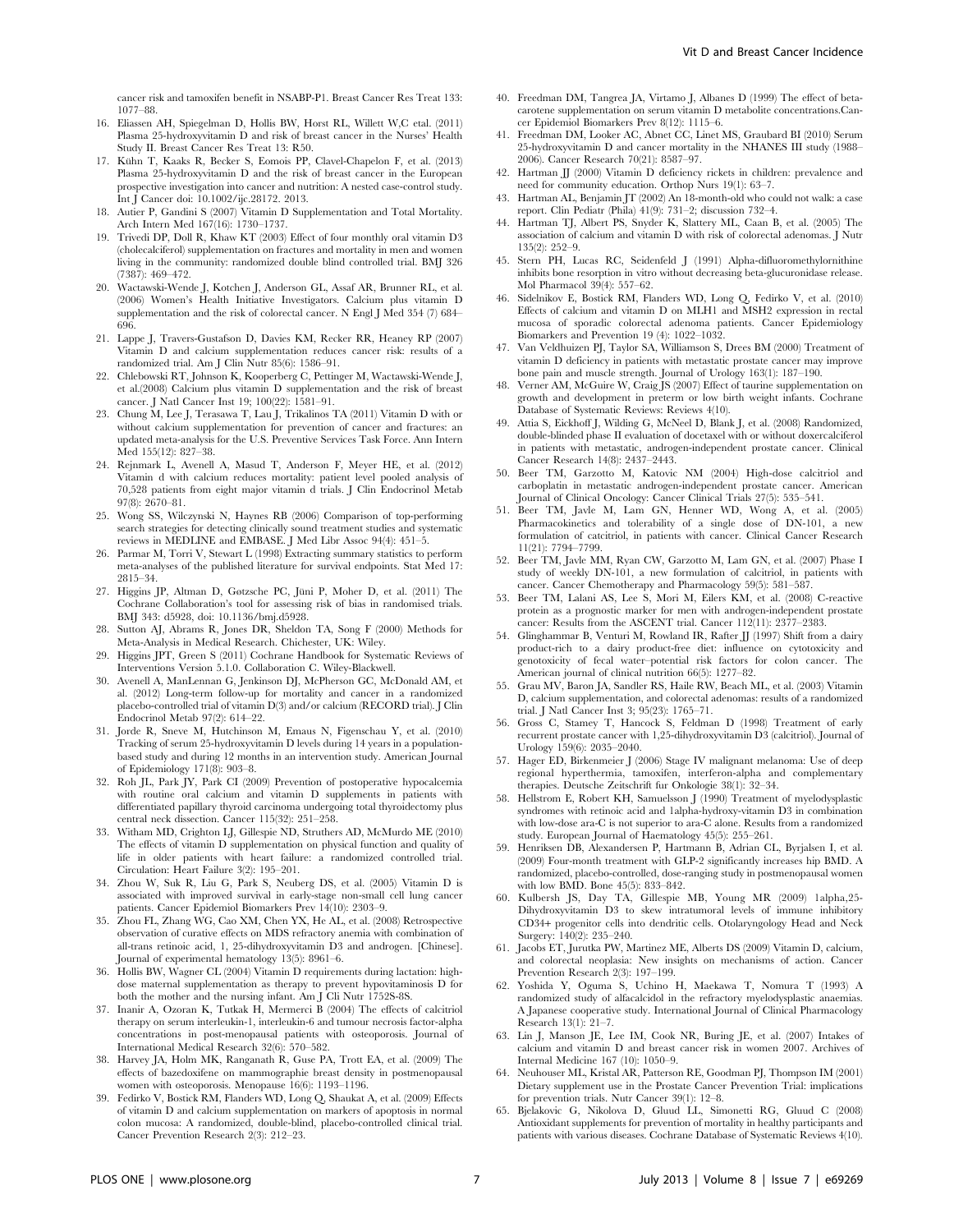- 66. Grober U (2009) Preventing chronic diseases with vitamin D3. [German]. Deutsche Apotheker Zeitung 149 (25): 62–69.
- 67. Kerst A (2007) Vitamin D supplementation reduces the incidence of cancer A randomized study. [Dutch]. Geneesmiddelenbulletin 41(12): 133–134.
- 68. Ingraham BA, Bragdon B, Nohe A (2008) Molecular basis of the potential of vitamin D to prevent cancer. Current Medical Research and Opinion 24(1): 139–149.
- 69. Jacobs TP, Bilezikian JP (2005) Clinical review: Rare causes of hypercalcemia. Journal of Clinical Endocrinology and Metabolism 90(11): 6316–6322.
- 70. Lehmann B, Querings K, Reichrath J (2004) Vitamin D and skin: New aspects for dermatology. Experimental Dermatology 13S(4): 11–5.
- 71. Millen AE, Wactawski-Wende J, Pettinger M, Melamed ML, Tylavsky FA, et al. (2010) Predictors of serum 25-hydroxyvitamin D concentrations among postmenopausal women: the Women's Health Initiative Calcium plus Vitamin D clinical trial. American Journal of Clinical Nutrition 91: 1324–1335.
- 72. Raimondi S, Johansson H, Maisonneuve P, Gandini S (2009) Review and meta-analysis on vitamin D receptor polymorphisms and cancer risk. Carcinogenesis 30(7): 1170–1180.
- 73. Ryan CW, Huo D, Stallings JW, Davis RL, Beer TM, et al. (2007) Lifestyle Factors and Duration of Androgen Deprivation Affect Bone Mineral Density of Patients with Prostate Cancer During First Year of Therapy. Urology 70(1): 122–126.
- 74. Schumann SA, Ewigman B (2007) Double-dose vitamin D lowers cancer risk in women over 55. J Fam Pract 56(11): 907–10.
- 75. Schwartz GG, Skinner HG (2007) Vitamin D status and cancer: New insights. Current Opinion in Clinical Nutrition and Metabolic Care 10(1): 6–11.
- 76. Schwartz GG, Blot WJ (2006) Vitamin D status and cancer incidence and mortality: Something new under the sun. Journal of the National Cancer Institute 98(7): 428–430.
- 77. Spina CS, Tangpricha V, Uskokovic M, Adorinic L, Maehr H, et al. (2006) Vitamin D and cancer. Anticancer Res 26(4A): 2515–24. Review.
- 78. Williamson CS (2006) Vitamin D, sunlight and cancer. Nutrition Bulletin 31(2): 77–80.
- 79. Dizdar O, Bulut N, Altundag K (2007) Vitamin D supplementation and response to aromatase inhibitors in postmenopausal women with hormonereceptor positive breast cancer. Breast 17(2): 120.
- 80. Fakih MG, Trump DL, Muindi JR, Black JD, Bernardi RJ, et al. (2007) A phase I pharmacokinetic and pharmacodynamic study of intravenous calcitriol in combination with oral gefitinib in patients with advanced solid tumors. Clinical Cancer Research 13(4): 1216–1223.
- 81. Frost P, D'Anglure BS (2009) Black-white differences in cancer risk and the vitamin D hypothesis. Journal of the National Medical Association 101(12): 1310–1312.
- 82. Galan P, Favier A, Preziosi P, Bertrais S, Arnault N, et al. (2003) [The bank of biological material in the SU.VI.MAX study]. Rev Epidemiol Sante Publique 51(1 Pt 2): 147–50.
- 83. Goodwin PJ (2009) Vitamin D in cancer patients: Above all, do no harm. Journal of Clinical Oncology 27(13): 2117–2119.
- 84. Grant WB (2009) Commentary: Ecologic studies in identifying dietary risk factors for coronary heart disease and cancer. International Journal of Epidemiology 37(6): 1209–1211.
- 85. Grant WB (2008) Vitamin D may reduce prostate cancer metastasis by several mechanisms including blocking Stat3. 1 Am J Pathol 173(5): 1589–90.
- 86. Harstrick A, Perschl A (2000) Tumor angiogenesis Therapeutic implications. Inhibition with integrin antagonists - A new therapeutic approach. [German]. Onkologe 6(5): 443–449.
- 87. Holick MF (2006) Calcium plus vitamin D and the risk of colorectal cancer. New England Journal of Medicine 354(21): 2287–8; author reply 2287–8.
- 88. Holt PR, Arber N, Halmos B, Forde K, Kissileff H, et al. (2002) Colonic epithelial cell proliferation decreases with increasing levels of serum 25-hydroxy vitamin D. Cancer Epidemiology Biomarkers and Prevention 11(1): 113–119.
- 89. Glen H, Cassidy J (2006) Vitamin D (and its analogs) in the treatment and prevention of cancer. Expert Review of Anticancer Therapy 6(3): 305–308.
- 90. Price N, D'Orazio A, Jain VK, Sartor O (2004) The Development of Vitamin D-Based Therapies for ProstateCancer. Clinical Prostate Cancer 2(4): 202–205.
- 91. Ji Y, Kutner A, Verstuyf A, Verlinden L, Studzinski GP (2002) Derivatives of vitamins D2 and D3 activate three MAPK pathways and upregulate pRb expression in differentiating HL60 cells. Cell Cycle 1(6): 410-5
- 92. Perez EA, Josse RG, Pritchard KI, Ingle JN, Martino S, et al. (2006) Effect of letrozole versus placebo on bone mineral density in women with primary breast cancer completing 5 or more years of adjuvant tamoxifen: a companion study to NCIC CTG MA.17. Journal of clinical oncology: official journal of the American Society of Clinical Oncology 24(22): 3629–35.
- 93. Prentice RL, Anderson GL (2008) The women's health initiative: Lessons learned. Annual Review of Public Health 29: 131–50.
- 94. Qiao S, Pennanen P, Nazarova N, Lou YR, Tuohimaa P (2003) Inhibition of fatty acid synthase expression by 1alpha,25-dihydroxyvitamin D3 in prostate cancer cells J Steroid Biochem Mol Biol 85(1): 1–8.
- 95. Rohan TE, Negassa A, Caan B, Chlebowski RT, Curb JD, et al. (2008) Low-fat dietary pattern and risk of benign proliferative breast disease: a randomized, controlled dietary modification trial. Cancer Prevention Research 1(4): 275– 284.
- 96. Hercberg S, Preziosi P, Galan P, Faure H, Arnaud J, et al. (1999) ''The SU.VI.MAX Study'': a primary prevention trial using nutritional doses of

antioxidant vitamins and minerals in cardiovascular diseases and cancers. Supplementation on Vitamines et Minéraux AntioXydants. Food Chem Toxicol 37(9–10): 925–30.

- 97. Hercberg S, Galan P, Preziosi P, Bertrais S, Mennen L, et al. (2004) The SU.VI.MAX Study: a randomized, placebo-controlled trial of the health effects of antioxidant vitamins and minerals. Arch Intern Med Nov 22; 164(21): 2335– 42. Erratum in: Arch Intern Med. 2005 Feb 14; 165(3): 286.
- 98. Hercberg S, Czernichow S, Galan P (2006) Antioxidant vitamins and minerals in prevention of cancers: lessons from the SU.VI.MAX study. Br J Nutr 96 Suppl 1: S28–30.
- 99. Hercberg S, Ezzedine K, Guinot C, Preziosi P, Galan P, et al. (2007) Antioxidant supplementation increases the risk of skin cancers in women but not in men. J Nutr 137(9): 2098–105.
- 100. Howard BV, Van Horn L, Hsia J, Manson JE, Stefanick ML, et al. (2006) Lowfat dietary pattern and risk of cardiovascular disease: The Women's Health Initiative randomized controlled dietary modification trial. Journal of the American Medical Association 295(6): 655–66.
- 101. Markopoulos C, Tzoracoleftherakis E, Polychronis A, Venizelos B, Dafni U, et al. (2010) Management of anastrozole-induced bone loss in breast cancer patients with oral risedronate: results from the ARBI prospective clinical trial. Breast cancer research 12(2): R24. Epub 2010 Apr 16.
- 102. Schilsky RL, Allen J, Benner J, Sigal E, McClellan M (2010) Commentary: tackling the challenges of developing targeted therapies for cancer. Oncologist 15(5): 484–7.
- 103. Ellis GK, Bone HG, Chlebowski R, Paul D, Spadafora S, et al. (2008) Randomized trial of denosumab in patients receiving adjuvant aromatase inhibitors for nonmetastatic breast cancer. Journal of Clinical Oncology 26(30): 4875–4882.
- 104. Femiano F, Gombos F, Scully C, Battista C, Belnome G, et al. (2001) Oral leukoplakia: open trial of topical therapy with calcipotriol compared with tretinoin. International Journal of Oral and Maxillofacial Surgery 30(5): 402– 406.
- 105. Hines SL, Mincey B, Dentchev T, Sloan JA, Perez EA, et al. (2009) Immediate versus delayed zoledronic acid for prevention of bone loss in postmenopausal women with breast cancer starting letrozole after tamoxifen-N03CC. Breast Cancer Research and Treatment 117(3): 603–609.
- 106. Hines SL, Mincey BA, Sloan JA, Thomas SP, Chottiner E, et al. (2009) Phase III randomized, placebo-controlled, double-blind trial of risedronate for the prevention of bone loss in premenopausal women undergoing chemotherapy for primary breast cancer. J Clin Oncol 1; 27(7): 1047–53. Epub 2008 Dec 15.
- 107. Hines SL, Jorn HK, Thompson KM, Larson JM (2010) Breast cancer survivors and vitamin D: a review. Nutrition 26(3): 255–62.
- 108. Recker RR, Davies KM, Dowd RM, Heaney RP (1999) The effect of low-dose continuous estrogen and progesterone therapy with calcium and vitamin D on bone in elderly women. A randomized, controlled trial. Annals of Internal Medicine 130(11): 897–904.
- 109. Beresford SA, Johnson KC, Ritenbaugh C, Lasser NL, Snetselaar LG, et al. (2006) Low-fat dietary pattern and risk of colorectal cancer: The Women's Health Initiative randomized controlled dietary modification trial 295 (6): 643– 654.
- 110. Ding EL, Mehta S, Fawzi WW, Giovannucci EL (2008) Interaction of estrogen therapy with calcium and vitamin D supplementation on colorectal cancer risk: Reanalysis of Women's Health Initiative randomized trial. International Journal of Cancer 122(8): 1690–1694.
- 111. Heinonen OP, Albanes D, Virtamo J, Taylor PR, Huttunen JK, et al. (1998) Prostate cancer and supplementation with alpha-tocopherol and beta-carotene: incidence and mortality in a controlled trial. Journal of the National Cancer Institute 90(6): 440–6.
- 112. LaCroix AZ, Kotchen J, Anderson G, Brzyski R, Cauley JA, et al. (2009) Calcium plus vitamin D supplementation and mortality in postmenopausal women: the Women's Health Initiative calcium-vitamin D randomized controlled trial. J Gerontol A Biol Sci Med Sci 64(5): 559–67.
- 113. Pritchard RS, Baron JA, Gerhardsson De Verdier M (1996) Dietary calcium, vitamin D, and the risk of colorectal cancer in Stockholm, Sweden. Cancer Epidemiology Biomarkers and Prevention 5(11): 897–900.
- 114. Sieg J, Sieg A, Dreyhaupt J, Schmidt-Gayk H (2006) Insufficient vitamin D supply as a possible co-factor in colorectal carcinogenesis. Anticancer Res 26(4A): 2729–33.
- 115. Skinner HG (2008) Vitamin D for the treatment and prevention of pancreatic cancer. Cancer Biol Ther 7(3): 437–9. Epub 2008 Apr 10.
- 116. Woo TCS, Choo R, Jamieson M, Chander S, Vieth R (2005) Pilot study: Potential role of vitamin D (cholecalciferol) in patients with PSA relapse after definitive therapy. Nutrition and Cancer 51(1): 32–6.
- 117. Wood HM, Carducci MA (2000) Differentiation therapy for prostate cancer. Prostate Journal 2(1): 6–13.
- 118. Garssen J, Norval M, el-Ghorr A, Gibbs NK, Jones CD, et al. (1998) Estimation of the effects of increasing UVB exposure on the human immune system and related resistance to infectious diseases and tumours. J Photochem Photobiol B 42(3): 167–79.
- 119. Clinical Trial Website. Calcium and vitamin D malnutrition in elderly women.Available: www.clinicaltrials.gov. Accessed 2013 June 17.
- 120. The Lancet Website. Available: http://www.thelancet.com/protocol-reviews/ 02PRT-35. Accessed 2013 June 17.